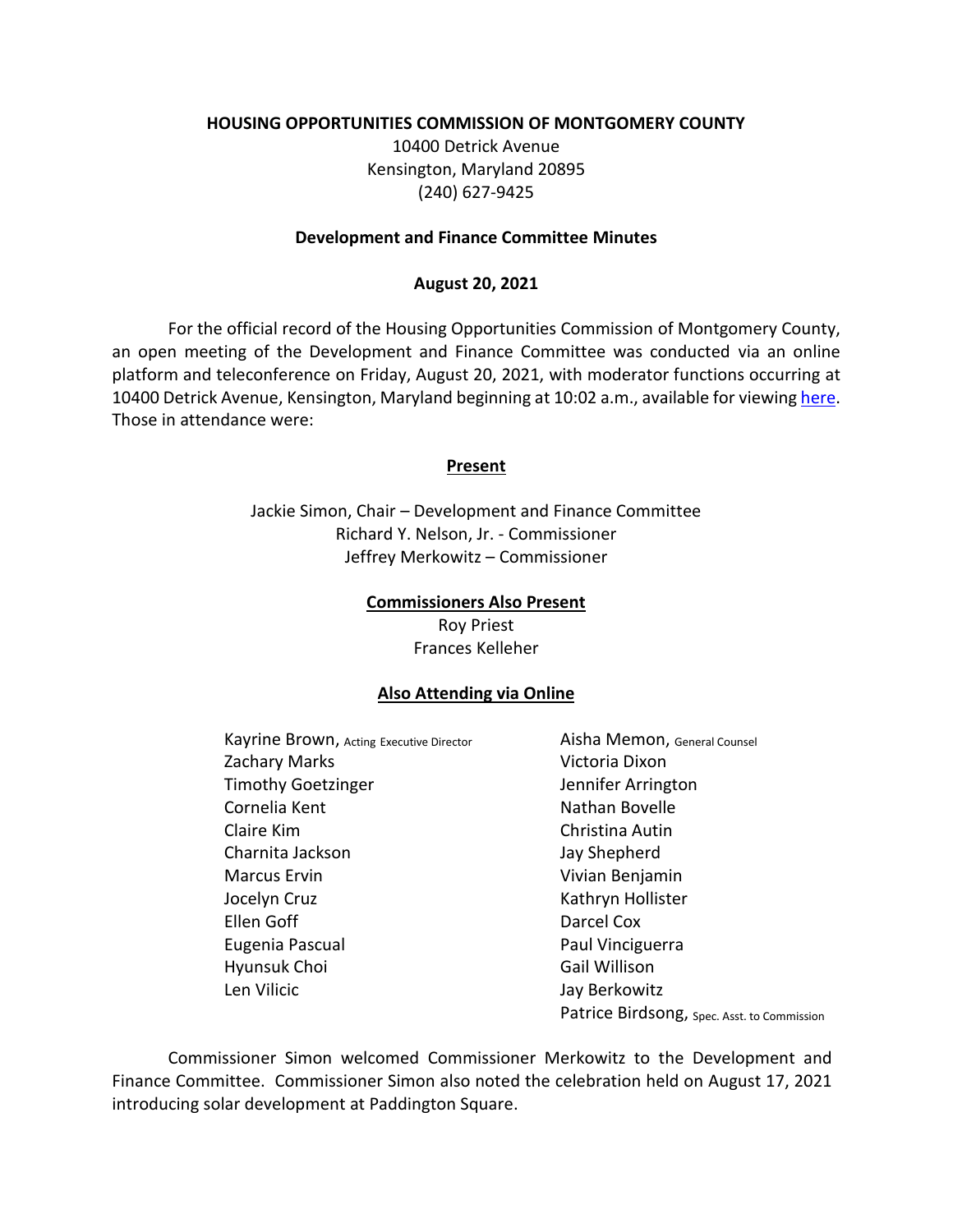### **APPROVAL OF MINUTES**

The minutes of the June 25, 2021 Development and Finance Committee were approved upon a motion by Commissioner Nelson and seconded by Commissioner Simon. Affirmative votes were cast by Commissioners Simon and Nelson. Commissioner Merkowitz abstained

## **DISCUSSION ITEMS**

**1. Westside Shady Grove Building D: Approval to Select Kim Engineering, Inc. for Construction Materials Testing and Third-Party Inspector and Authorization for the Acting Executive Director to Execute a Contract in Accordance with Request for Proposal #2265**

Marcus Ervin, Acting Director of Development, introduced Paul Vinciguerra, Construction Manager, who provided a presentation on recommending to the full Commission Approval to Select Kim Engineering, Inc. as Construction Material Testing and Third Party Inspector for new construction of the Westside Shady Grove Building D project, and Authorize the Acting Executive Director to execute a Contract.

There was discussion among the Commissioners and Staff in regards to the process. Commissioner Nelson suggested that the packet be edited before submission for full Commission approval. A motion was made by Commissioner Nelson and seconded by Commissioner Merkowitz to recommend the item for approval at the September 1, 2021 monthly Commission meeting. Affirmative votes were cast by Commissioners Simon, Nelson, and Merkowitz.

# **2. Willow Manor: Approval of Final Development Plan, Including the Approval and Acceptance of a Seller Note and Bridge Financing for the Transaction, and Approval to Execute a Contract and Early Start Agreement with Nastos Construction, Inc.**

Kathryn Hollister, Senior Financial Analyst, provided the presentation to recommend to the full Commission to request approval of the final development plan for renovation, to authorize staff to negotiate with Montgomery County DHCA to consolidate a loan, refinance and resubordinate the properties three HIF loans, for the new property owner to accept the loan, authorize the Acting Executive Director to sign a purchase and sale agreement between the properties, and various other action as explained.

Commissioners and Staff discussed the recommended actions. A motion was made by Commissioner Nelson and seconded by Commissioner Merkowitz to recommend to the full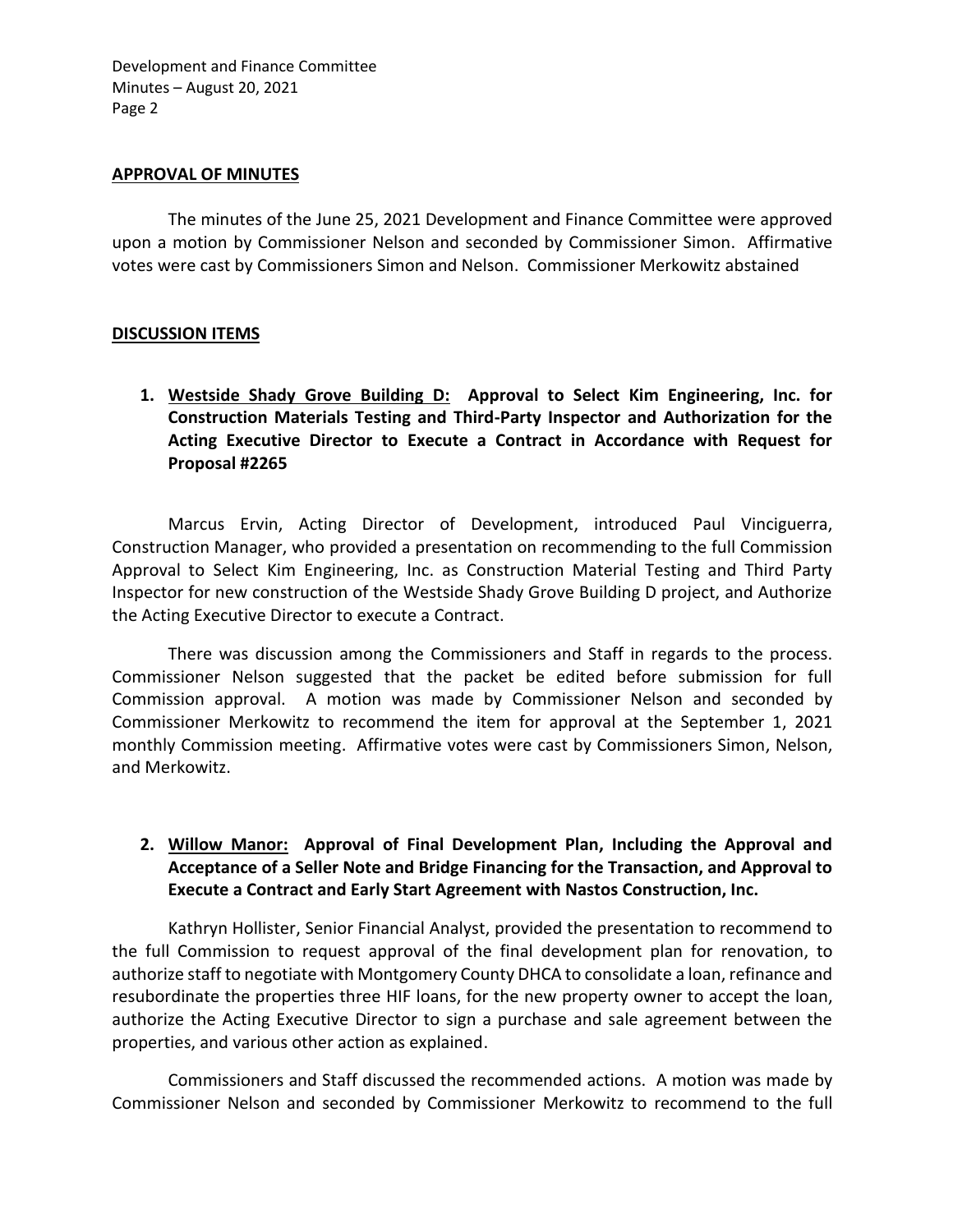Commission at the September 1, 2021 monthly meeting. Affirmative votes were cast by Commissioners Simon, Nelson, and Merkowitz.

3. **Willow Manor: Approval of the Financing Plan, Feasibility and Public Purpose for Willow Manor Properties; Authorization to Issue Loans to HOC at Willow Manor, LLC for Acquisition and Construction Financing; Authorization to Issue a Commitment for Permanent Financing; and, Authorization for the Borrower to Accept Loans in Accordance with the Finance Plan**

Jennifer Arrington, Acting Director Mortgage Finance, introduced Victoria Dixon, Senior Multifamily Underwriter, who provided the presentation requesting action of the Development and Finance Committee to recommend to the full Board the approval of Willow Manor financing plan, approval of the feasibility and public purpose for the Property, approval of a Bond Authorizing Resolution, as well as other actions to be approved.

Staff addressed Commissioners questions. A motion was made by Commissioner Nelson and seconded by Commissioner Merkowitz to recommend to the full Commission at the September 1, 2021 monthly meeting. Affirmative votes were cast by Commissioners Simon, Nelson, and Merkowitz.

# 4. **The Upton II: Approval for the Acting Executive Director to Execute Change Order to Continue CFI Construction for Construction Management Services**

Jay Shepherd, Housing Acquisition Manager, provided a presentation requesting the Development and Finance Committee to recommend to the full Board approval to execute change order to continue CFI Construction for Construction Management Services.

A motion was made by Commissioner Nelson and seconded by Commissioner Merkowitz to recommend the item for approval at the September 1, 2021 monthly Commission meeting. Affirmative votes were cast by Commissioners Simon, Nelson, and Merkowitz.

# 5. **Georgian Court: Approval of the Final Development Plan for Georgian Court and Authorization for the Acting Executive Director to Sign the General Contract with Hamel Builders, Inc.**

Kayrine Brown, Acting Executive Director, introduced Hyunsuk Choi, Acquisitions Manager, who provided a presentation requesting the Development and Finance Committee to recommend to the full Board to approve the final development budget with proposed renovations of the Property, authorization of the Acting Executive Director to sign the general contract with Hamel Builders, Inc., to authorize a Limited Scope Contract to allow Hamel to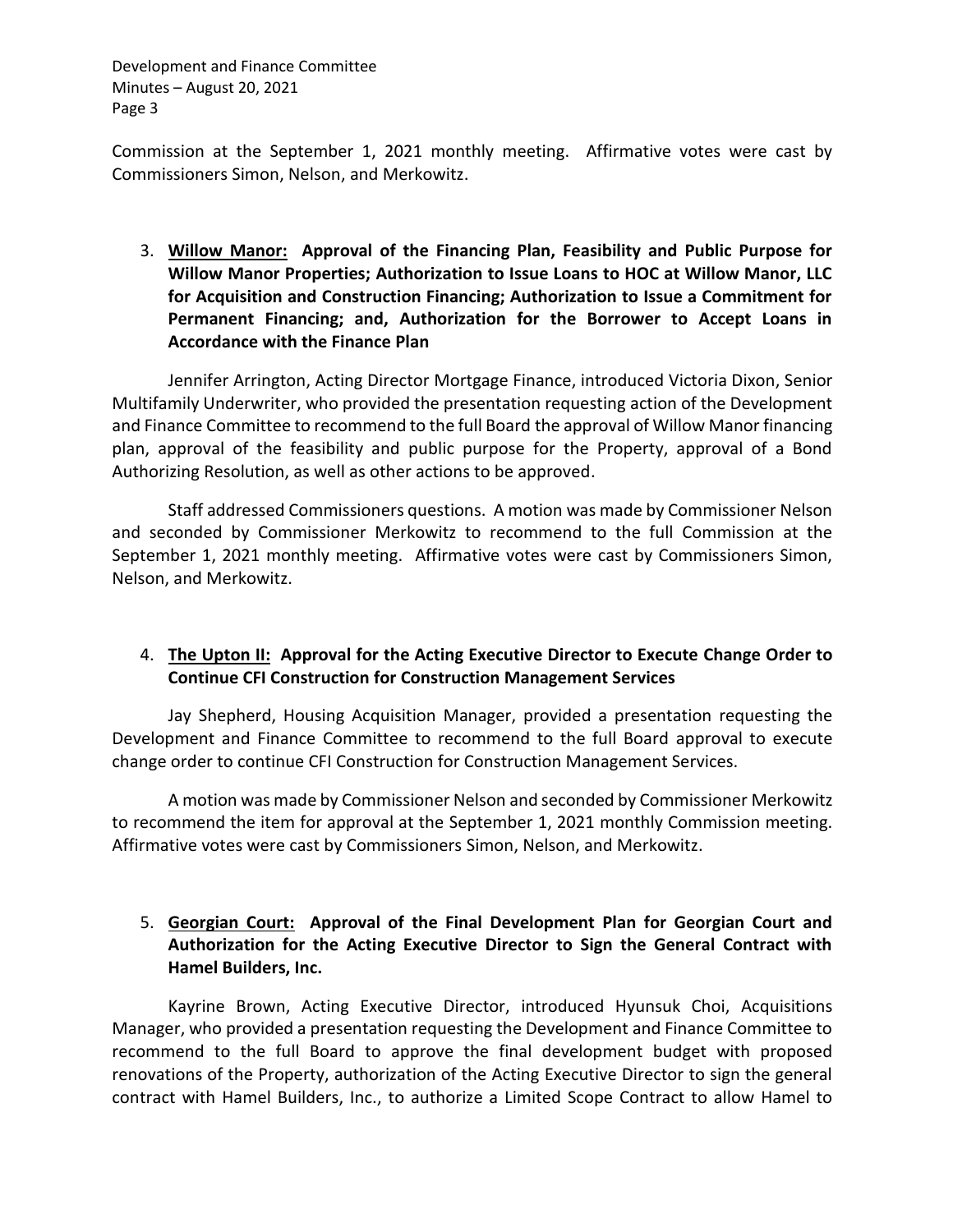execute agreement with subcontractors and suppliers, approve the sale of Georgian Court Apartments to HOC at Georgian Court, LLC, and enter into an Operating Agreement with Boston Financial.

Staff addressed Commissioners questions. A motion was made by Commissioner Nelson and seconded by Commissioner Merkowitz to recommend the item for approval at the September 1, 2021 monthly Commission meeting. Affirmative votes were cast by Commissioners Simon, Nelson and Merkowitz.

# 6. **Shady Grove: Approval of the Final Development Plan for Shady Grove and Authorization for the Acting Executive Director to Sign the General Contractor Contract with Hamel Builders, Inc.**

Hyunsuk Choi, Acquisitions Manager, provided a presentation requesting the Development and Finance Committee to recommend to the full Board approval of the final development plan for Shady Grove and authorize the Acting Executive Director to sign the General Contractor contract with Hamel Builders, Inc.

A motion was made by Commissioner Nelson and seconded by Commissioner Merkowitz to recommend the item for approval at the September 1, 2021 monthly Commission meeting. Affirmative votes were cast by Commissioners Simon, Nelson, and Merkowitz.

# 7. **Mortgage Finance: Approval to Renew the Contracts of the Underwriting Team Consisting of a Senior Manager, Co-Senior Manager, and Co-Managers in Accordance with the Current Contracts and the Procurement Policy**

Jennifer Arrington, Acting Director Mortgage Finance, provided a presentation requesting the Development and Finance Committee to recommend to the full Board to approve the final one-year renewal of the contracts with Bank of America Merrill Lynch, PNC Capital Markets, LLC, Morgan Stanely, RBC Capital Markets, Jefferies, LLC, and Wells Fargo, N.A. to continue to serve as Underwriters.

A motion was made by Commissioner Nelson and seconded by Commissioner Merkowitz to recommend the item for approval at the September 1, 2021 monthly Commission meeting. Affirmative votes were cast by Commissioners Simon, Nelson, and Merkowitz.

8. **Wheaton Gateway: Discussion of Wheaton Gateway Development Approach – i) Approach to Sustainability and Building Resiliency; ii) Approach to Building Construction Technologies; iii) Key Site Layout Components**